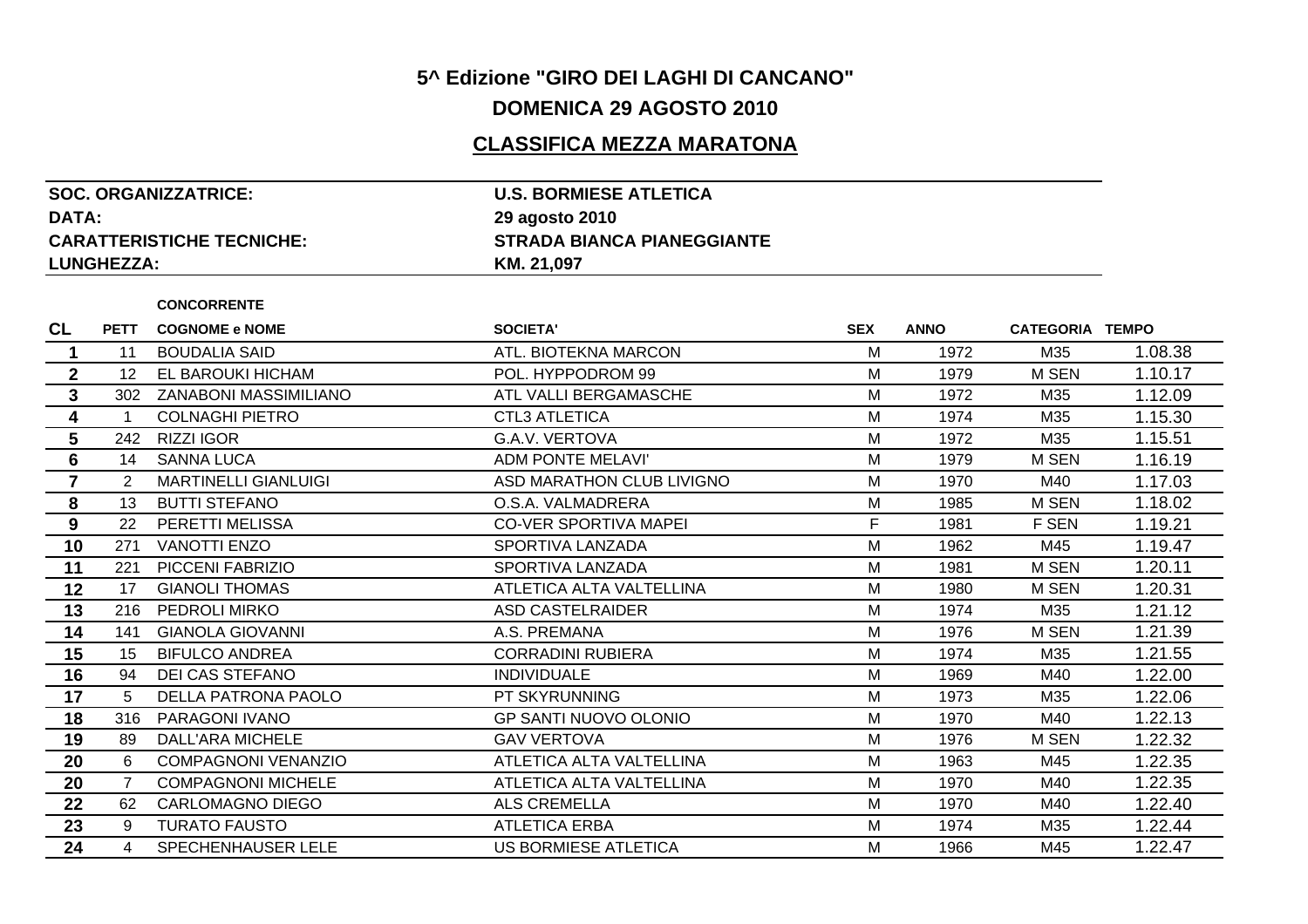| 25 | 8   | PERETTI MARCO              | US BORMIESE ATLETICA             | м | 1958 | M50             | 1.23.20 |
|----|-----|----------------------------|----------------------------------|---|------|-----------------|---------|
| 26 | 80  | <b>CONFALONIERI SIMONE</b> | ATLETICA 42195 BLU FRIDA         | M | 1973 | M35             | 1.23.28 |
| 27 |     | 115 FERRAZZI URBANO        | ATHLETIC CLUB 96 BOLZANO         | M | 1960 | M50             | 1.24.07 |
| 28 | 79  | <b>COMPAGNONI OTTAVIO</b>  | ATLETICA ALTA VALTELLINA         | M | 1965 | M45             | 1.24.25 |
| 29 | 306 | <b>GIANOLA MATTEO</b>      | <b>AS PREMANA</b>                | M | 1986 | M SEN           | 1.24.51 |
| 30 | 92  | DE MARIA FABIO             | C.S.I. MORBEGNO                  | M | 1979 | <b>M SEN</b>    | 1.25.36 |
| 31 | 217 | PEDROLINI MARCO            | POLISPORTIVA ALBOSAGGIA          | M | 1964 | M45             | 1.25.47 |
| 32 | 314 | <b>COMPAGFNONI ISEO</b>    | ASD MARATHON CLUB LIVIGNO        | M | 1962 | M45             | 1.25.50 |
| 33 | 20  | <b>COMPAGNONI GIORDANO</b> | US BORMIESE ATLETICA             | M | 1970 | M40             | 1.25.54 |
| 34 | 220 | PETRINI MANUEL             | <b>ATLETICA BARILLA</b>          | M | 1977 | M SEN           | 1.26.27 |
| 35 |     | 256 SINELLI PIER FRANCO    | ATLETICA TRIANGOLO LARIANO       | M | 1968 | M40             | 1.26.30 |
| 36 | 151 | <b>LAGROUNI ABDENBI</b>    | 2002 MARATHON CLUB               | M | 1968 | M40             | 1.26.36 |
| 37 | 190 | <b>MILANI WALTER</b>       | 3 LIFE                           | M | 1968 | M40             | 1.26.38 |
| 38 | 198 | <b>MOTTINI MANUEL</b>      | <b>INDIVIDUALE</b>               | M | 1990 | M SEN           | 1.26.54 |
| 39 | 195 | <b>MOSCONI PATRICK</b>     | <b>G.P. RUPE MAGNA</b>           | M | 1979 | M SEN           | 1.26.59 |
| 40 | 23  | <b>BADILATTI URSINA</b>    | <b>ENGADIN SKIMARATHON TEAM</b>  | F | 1982 | F SEN           | 1.27.05 |
| 40 | 96  | DEL MAFFEO GIANLUCA        | ADM PONTE MELAVI'                | M | 1970 | M40             | 1.27.05 |
| 42 | 295 | <b>GIORDANO DAVIDE</b>     | <b>US BORMIESE ATLETICA</b>      | M | 1974 | M35             | 1.27.12 |
| 43 | 97  | DEL VINCENZO FABRIZIO      | SPORTIVA LANZADA                 | M | 1971 | M35             | 1.27.14 |
| 44 | 93  | DE PIAZZI SIMONE           | <b>US BORMIESE ATLETICA</b>      | M | 1973 | M35             | 1.27.22 |
| 45 | 309 | <b>BERTOLINA EZIO</b>      | ATL ALTA VALTELLINA              | M | 1962 | M45             | 1.27.24 |
| 46 | 235 | PUSTERLA PAOLO             | <b>MARCIACARATESI</b>            | M | 1971 | M35             | 1.27.42 |
| 47 | 77  | <b>COMPAGNONI GIOVANNI</b> | US BORMIESE ATLETICA             | M | 1982 | M SEN           | 1.27.48 |
| 48 | 19  | ROCCA RINO                 | US BORMIESE ATLETICA             | M | 1959 | M50             | 1.27.51 |
| 49 | 75  | <b>COMETTI GIANFRANCO</b>  | FELTER SPORT PUGAGNAGO           | M | 1949 | M60             | 1.27.57 |
| 50 | 262 | <b>TONIATTI TULLIO</b>     | US BORMIESE ATLETICA             | M | 1973 | M35             | 1.28.12 |
| 51 | 226 | PIZZATTI LORIS             | ADM MELAVI' PONTE                | M | 1972 | M35             | 1.28.14 |
| 52 | 188 | <b>MERZARIO PAOLO</b>      | <b>ATLETICA LECCO</b>            | M | 1975 | M35             | 1.28.19 |
| 53 | 87  | <b>CUSINI GELSOMINO</b>    | ASD MARATHON CLUB LIVIGNO        | M | 1964 | M45             | 1.28.33 |
| 54 | 10  | <b>DIVANO YURI</b>         | <b>AMATORI LECCO</b>             | M | 1970 | M40             | 1.28.53 |
| 55 | 114 | FERRARI STEFANO            | SPORTIVA LANZADA                 | M | 1988 | M SEN           | 1.29.06 |
| 56 | 210 | PALMIRI PIERCARLO          | ATLETICA BRESCIA MARATHON        | M | 1966 | M40             | 1.29.10 |
| 57 | 3   | <b>VANOTTI MARCO</b>       | POLISPORTIVA ALBOSAGGIA          | M | 1971 | M35             | 1.29.25 |
| 58 | 21  | PATELLI ELIANA             | ATLETICA VALLE BREMBANA          | F | 1978 | F SEN           | 1.29.39 |
| 59 | 134 | <b>GATTI RENATO</b>        | RUNNERS BERGAMO                  | M | 1963 | M45             | 1.29.41 |
| 60 | 100 | <b>DESSI' MATTEO</b>       | ASD MARATHON CLUB LIVIGNO        | M | 1979 | M SEN           | 1.29.43 |
| 61 |     | 244 RODI CARLO             | A.S. CANTURINA POLISP. SAN MARCO | м | 1954 | M <sub>55</sub> | 1.29.49 |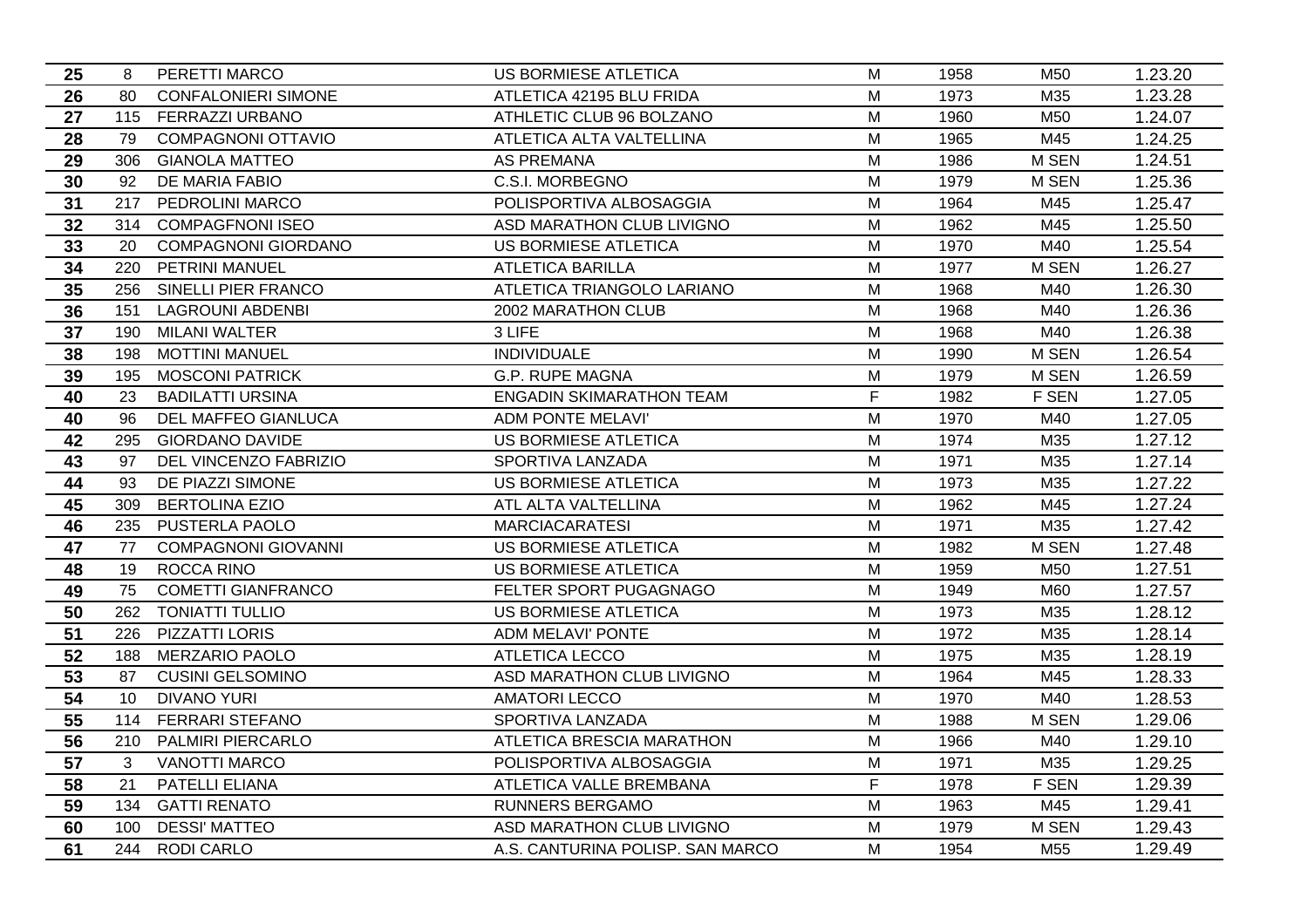| 62 | 81  | CONFORTOLA RODOLFO          | <b>US BORMIESE ATLETICA</b>      | м | 1967 | M40             | 1.29.57 |
|----|-----|-----------------------------|----------------------------------|---|------|-----------------|---------|
| 63 | 42  | <b>BORDONI PAOLO CARLO</b>  | <b>G.P. RUPE MAGNA</b>           | M | 1964 | M45             | 1.30.09 |
| 64 |     | 307 CASIRAGHI MONICA        | <b>EQUIE RUNNING</b>             | F | 1969 | F40             | 1.30.14 |
| 65 | 186 | <b>MERONI GIOVANNA</b>      | A.S. CANTURINA POLISP. SAN MARCO | F | 1969 | F40             | 1.30.26 |
| 66 |     | 119 FRANCHETTI ROBERTO      | POLISPORTIVA ALBOSAGGIA          | M | 1955 | M <sub>55</sub> | 1.30.32 |
| 67 | 34  | <b>BERNARDI ALESSANDRO</b>  | <b>US MALONNO</b>                | M | 1980 | M SEN           | 1.30.50 |
| 68 | 276 | <b>VITALE LUCA</b>          | <b>FLY FLOT</b>                  | M | 1965 | M45             | 1.30.53 |
| 69 | 237 | <b>RE CRISTIAN</b>          | G.P. TALAMONA                    | M | 1973 | M35             | 1.31.13 |
| 70 | 24  | CONFORTOLA GIOVANNA         | ASD MARATHON CLUB LIVIGNO        | F | 1974 | F35             | 1.31.18 |
| 71 | 164 | <b>MANGILI FLAVIO</b>       | ASD RUNNERS BERGAMO              | M | 1952 | M55             | 1.31.28 |
| 72 |     | 253 SELVETTI CAMILLO        | POLISPORTIVA ALBOSAGGIA          | M | 1955 | M <sub>55</sub> | 1.31.43 |
| 73 |     | 132 GASPERINI DANIELE       | US BORMIESE CICLISMO             | M | 1975 | M35             | 1.31.52 |
| 74 | 30  | <b>BARATELLA FLAVIO</b>     | <b>US BORMIESE ATLETICA</b>      | M | 1959 | M50             | 1.32.07 |
| 75 | 206 | <b>OLIVO MIRCO</b>          | G.S.A. COMETA                    | M | 1976 | M SEN           | 1.32.17 |
| 76 | 233 | PRAOLINI STEFANO            | US BORMIESE ATLETICA             | M | 1980 | M SEN           | 1.32.59 |
| 77 | 236 | <b>RAINOLTER MARIO</b>      | <b>US BORMIESE ATLETICA</b>      | M | 1966 | M40             | 1.33.03 |
| 78 | 66  | <b>CASSINA GUIDO</b>        | ARC BUSTO ARSIZIO                | M | 1969 | M40             | 1.33.11 |
| 79 | 106 | <b>ENNASSIRI MOHAMED</b>    | 2002 MARATHON CLUB               | M | 1972 | M35             | 1.33.17 |
| 80 | 165 | <b>MARABELLI GUIDO</b>      | ASD RUNNER VARESE                | M | 1962 | M45             | 1.33.51 |
| 81 | 270 | <b>USINABIA MARCO</b>       | <b>GSD VALDALPONE DE MEGNI</b>   | M | 1969 | M40             | 1.34.03 |
| 82 | 67  | <b>CASTELLANI LIVIO</b>     | ASD MARATHON CLUB LIVIGNO        | M | 1967 | M40             | 1.34.05 |
| 83 | 61  | <b>CARLETTI EMANUELE</b>    | 2002 MARATHON CLUB               | M | 1974 | M35             | 1.34.34 |
| 84 | 275 | VISINI MAURO ALESSANDRO     | ATLETICA BRESCIA MARATHON        | M | 1968 | M40             | 1.35.00 |
| 85 | 301 | <b>GALLI FAUSTO</b>         | ASD MARATHON CLUB LIVIGNO        | M | 1966 | M40             | 1.35.01 |
| 86 | 279 | <b>ZEN ILARIA</b>           | ASD RUNNER VARESE                | F | 1975 | F35             | 1.35.14 |
| 87 | 28  | <b>ARDEMAGNI TIZIANO</b>    | TEAM TRIANGOLO LARIANO           | M | 1963 | M45             | 1.35.16 |
| 88 | 48  | <b>BRUSA ROBERTO</b>        | <b>RUNNERS VALBOSSA</b>          | M | 1973 | M35             | 1.35.30 |
| 89 | 227 | PIZZATTI SERTORELLI MICHELE | PT SKYRUNNING                    | M | 1971 | M35             | 1.35.36 |
| 90 | 146 | <b>GIUSTOLISI FABIO</b>     | 2002 MARATHON CLUB               | M | 1959 | M50             | 1.36.03 |
| 90 | 168 | <b>MARSETTI LORENZO</b>     | 2002 MARATHON CLUB               | M | 1969 | M40             | 1.36.03 |
| 90 | 183 | <b>MELE' ATTILIO</b>        | G.S. VALGEROLA                   | M | 1954 | M <sub>55</sub> | 1.36.03 |
| 93 | 71  | <b>CIPOLLINI DANIELE</b>    | G.S. AVIS GAMBOLO'               | M | 1979 | M SEN           | 1.36.09 |
| 94 | 300 | <b>MAGATELLI FEDERICO</b>   | <b>INDIVIDUALE</b>               | M | 1984 | M SEN           | 1.36.11 |
| 95 | 120 | <b>FRANZINI ANDREA</b>      | <b>G.P. RUPE MAGNA</b>           | M | 1969 | M40             | 1.36.25 |
| 96 | 181 | MAZZUCCHI ROBERTO           | ASD MARATHON CLUB LIVIGNO        | M | 1963 | M45             | 1.36.27 |
| 97 | 267 | TUIA ANDREA                 | P.T. SKYRUNNER                   | M | 1973 | M35             | 1.36.34 |
| 98 | 131 | <b>GANDOLFI MAURO</b>       | <b>INDIVIDUALE</b>               | м | 1965 | M45             | 1.36.36 |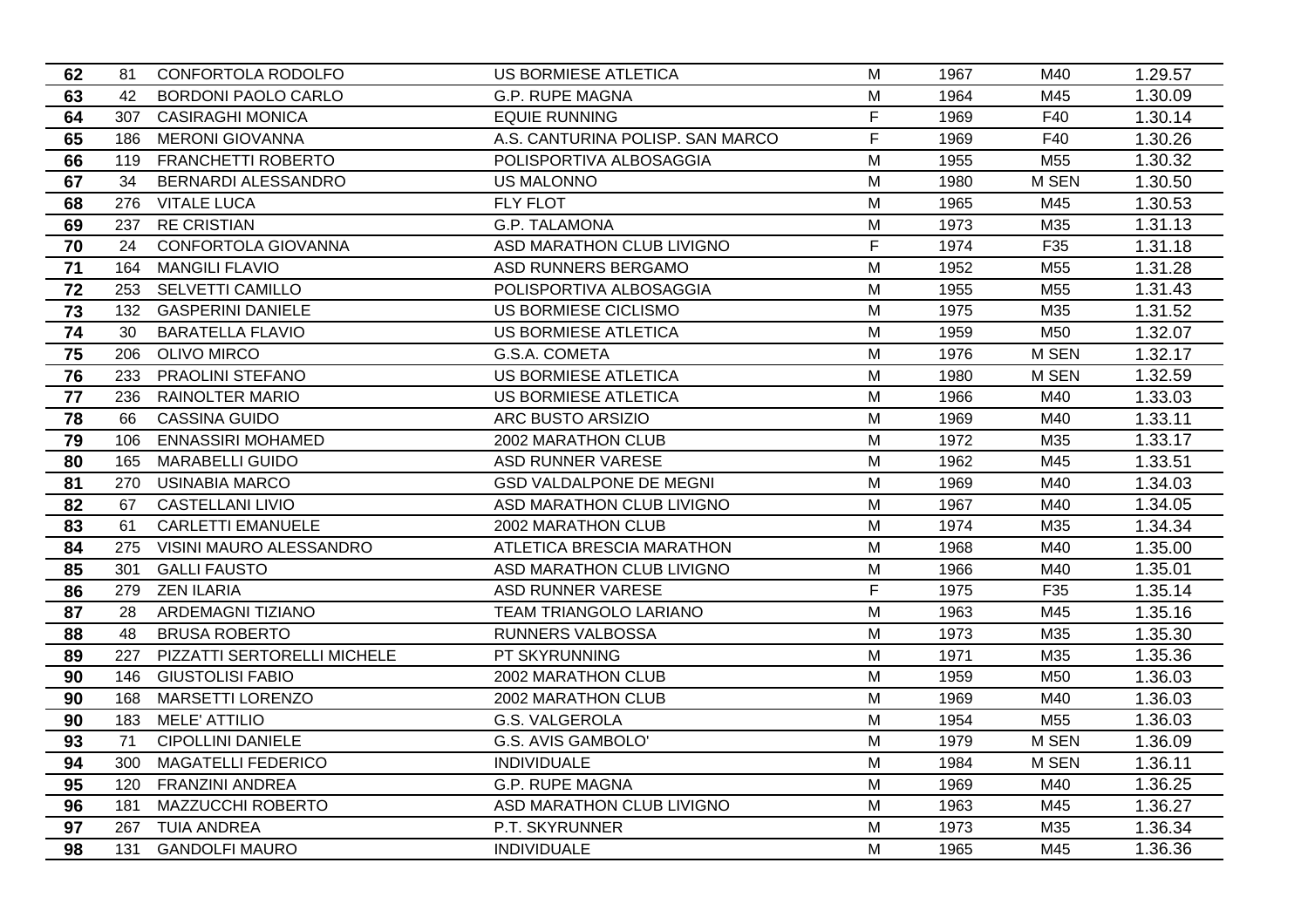| 99  |     | 224 PINTORI FRANCESCO          | ATLETICA MASSAROSA          | м | 1970 | M40             | 1.36.41 |
|-----|-----|--------------------------------|-----------------------------|---|------|-----------------|---------|
| 100 | 72  | <b>COLOMBO PAOLO</b>           | C.S.I. MORBEGNO             | M | 1969 | M40             | 1.36.43 |
| 101 | 180 | <b>MAZZONI MARCO</b>           | C.S.I. MORBEGNO             | M | 1976 | M SEN           | 1.36.47 |
| 102 | 44  | <b>BORMOLINI WALTER</b>        | ASD MARATHON CLUB LIVIGNO   | M | 1979 | M SEN           | 1.36.55 |
| 103 | 101 | DI GIOIA OMAR                  | <b>G.P. RUPE MAGNA</b>      | M | 1972 | M35             | 1.36.58 |
| 104 | 29  | <b>ARTUSI AMBROGIO</b>         | POLISPORTIVA PAGNONA        | M | 1975 | M35             | 1.37.00 |
| 105 | 249 | <b>SANGALLI FABIO</b>          | ORTICA TEAM MILANO          | M | 1967 | M40             | 1.37.20 |
| 106 | 59  | <b>CAPITANI LUCIANO</b>        | G.S. VALGEROLA              | M | 1949 | M60             | 1.37.25 |
| 107 | 218 | PERICO CRISTIAN                | <b>ATLETICA PRESEZZO</b>    | M | 1977 | M SEN           | 1.37.29 |
| 108 | 173 | <b>MARZIN DIEGO PIETRO</b>     | POLISPORTIVA ALBOSAGGIA     | M | 1976 | M SEN           | 1.37.32 |
| 109 | 32  | <b>BASSIGNANI MASSIMILIANO</b> | <b>HAPPY RUNNER CLUB</b>    | M | 1973 | M35             | 1.37.35 |
| 110 | 143 | <b>GIUGNI FABRIZIO</b>         | 2002 MARATHON CLUB          | M | 1966 | M40             | 1.37.38 |
| 111 | 150 | <b>INVERNIZZI MAURIZIO</b>     | S.E.V. VALMADRERA           | M | 1964 | M45             | 1.37.43 |
| 112 | 35  | <b>BERTOLDINI TADDEO</b>       | C.A. LIZZOLI                | M | 1981 | M SEN           | 1.37.51 |
| 113 | 85  | <b>CUMINETTI SILVIA</b>        | <b>GAV VERTOVA</b>          | F | 1985 | F SEN           | 1.38.15 |
| 114 | 199 | MOUNJI AZZEDINE                | 2002 MARATHON CLUB          | M | 1976 | M SEN           | 1.38.17 |
| 115 | 26  | <b>AJELLI GIANLUIGI</b>        | SPORTS CLUB MELEGNANO       | M | 1965 | M45             | 1.38.20 |
| 116 | 189 | <b>MICHELI MARCO</b>           | <b>GS OROBIE</b>            | м | 1969 | M40             | 1.38.23 |
| 117 | 194 | <b>MONICO ROBERTO</b>          | ASD RUNNER VARESE           | M | 1954 | M55             | 1.38.38 |
| 118 | 297 | <b>BRACCHI MASSIMO</b>         | US BORMIESE ATLETICA        | M | 1965 | M45             | 1.38.44 |
| 119 | 122 | <b>FRATONI TOMAS</b>           | C.S.I. TIRANO               | M | 1974 | M35             | 1.38.51 |
| 120 | 88  | <b>CUSINI MAURILIO</b>         | ASD MARATHON CLUB LIVIGNO   | M | 1953 | M55             | 1.38.56 |
| 121 | 280 | <b>ZINI ALFONSO</b>            | <b>INDIVIDUALE</b>          | M | 1964 | M45             | 1.38.58 |
| 122 | 269 | <b>UGGERI STEFANO</b>          | <b>INDIVIDUALE</b>          | M | 1970 | M40             | 1.39.01 |
| 123 | 277 | <b>VIVIANI MATTIA</b>          | 2002 MARATHON CLUB          | M | 1974 | M35             | 1.39.06 |
| 124 | 171 | <b>MARTINELLI FEDERICO</b>     | <b>US BORMIESE ATLETICA</b> | M | 1964 | M45             | 1.39.14 |
| 125 | 187 | <b>MERTEL LUCA</b>             | ROAD RUNNERS CLUB MILANO    | M | 1963 | M45             | 1.39.16 |
| 126 | 37  | <b>BIANCHI MARCO</b>           | <b>VALLI DEL BITTO</b>      | M | 1976 | M SEN           | 1.39.30 |
| 127 | 83  | <b>CONFORTOLA THOMAS</b>       | <b>ADM MELAVI' PONTE</b>    | M | 1989 | M SEN           | 1.39.38 |
| 128 | 219 | PERREGRINI ALFIO               | <b>INDIVIDUALE</b>          | M | 1974 | M35             | 1.39.40 |
| 129 | 169 | <b>MARTELLI ROBERTO</b>        | 2002 MARATHON CLUB          | M | 1966 | M40             | 1.39.53 |
| 130 | 243 | <b>RIZZI LUCIO</b>             | ATLETICA SAN MARCO          | M | 1972 | M35             | 1.40.00 |
| 131 | 145 | <b>GIUSTOLISI CORRADO</b>      | POLISPORTIVA ALBOSAGGIA     | M | 1964 | M45             | 1.40.02 |
| 132 | 45  | <b>BORONI CARLUCCIO</b>        | 2002 MARATHON CLUB          | M | 1951 | M <sub>55</sub> | 1.40.07 |
| 133 | 225 | PINTORI GIOVANNI               | G.S. DUCOS                  | M | 1963 | M45             | 1.40.09 |
| 134 | 161 | <b>MALINVERNO PIERO</b>        | <b>ATHLETIC TEAM LARIO</b>  | M | 1961 | M45             | 1.40.11 |
| 134 |     | 167 MARELLI STEFANO            | <b>ATLETICA FRI.MAS</b>     | м | 1978 | M SEN           | 1.40.11 |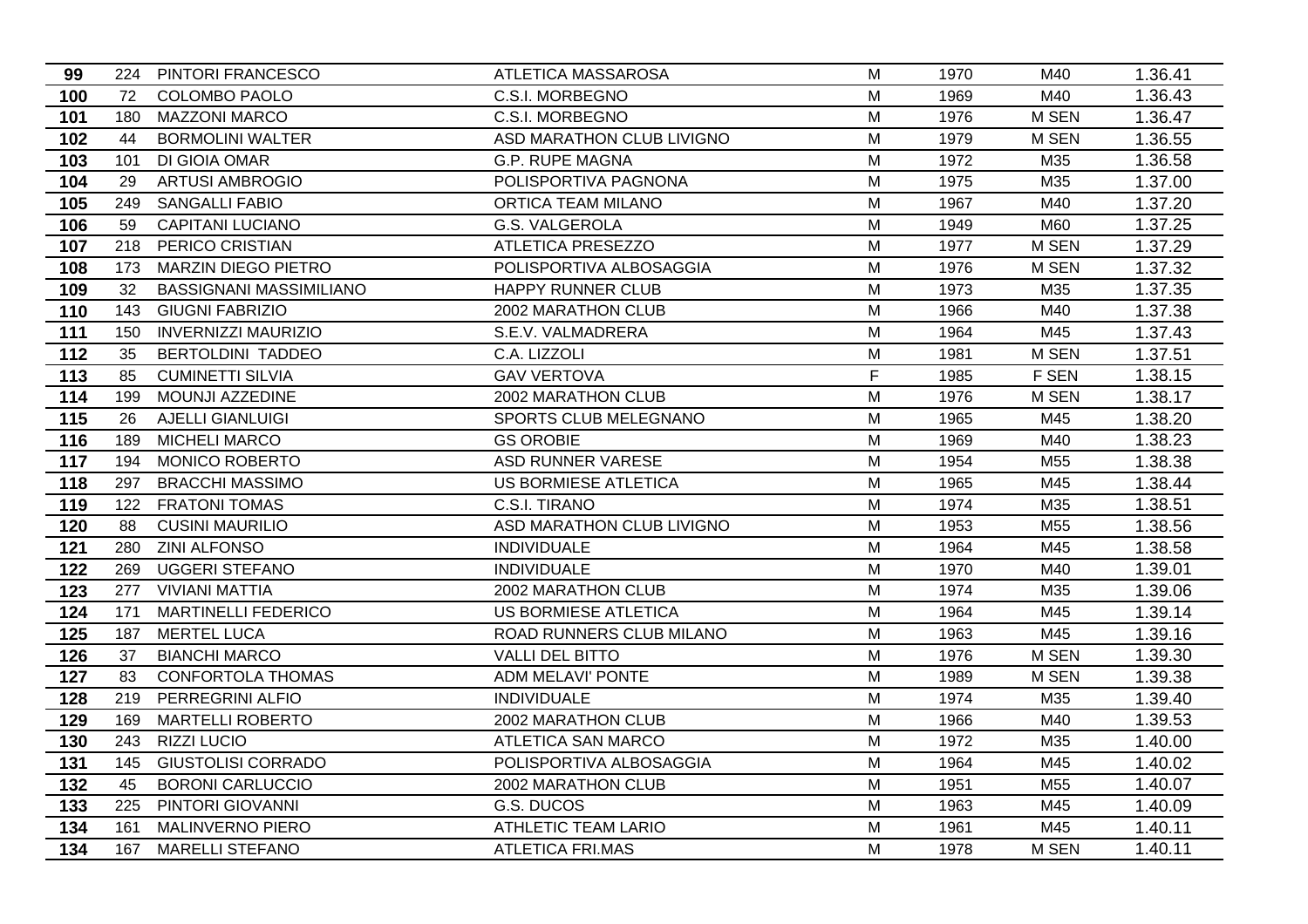| 136 | 25  | <b>COMPAGNONI ELISA</b>     | ATLETICA ALTA VALTELLINA       | F | 1990 | F SEN           | 1.40.24 |
|-----|-----|-----------------------------|--------------------------------|---|------|-----------------|---------|
| 137 | 288 | POZZI MAURO                 | <b>AVIS OGGIONO</b>            | M | 1968 | M40             | 1.40.41 |
| 138 | 184 | <b>MENESATTI ELISABETTA</b> | G.S.D. LITAL                   | F | 1965 | F45             | 1.40.43 |
| 139 | 140 | <b>GIANATTI MARCO</b>       | P.T. SKYRUNNER                 | M | 1980 | M SEN           | 1.40.47 |
| 140 | 245 | <b>RODIGARI ROBERTO</b>     | ASD MARATHON CLUB LIVIGNO      | M | 1959 | M50             | 1.40.52 |
| 141 | 107 | <b>EZZAHER MOHAMMED</b>     | 2002 MARATHON CLUB             | M | 1970 | M40             | 1.40.58 |
| 142 | 246 | SALIGARI FRANCESCO          | <b>INDIVIDUALE</b>             | M | 1991 | M SEN           | 1.41.03 |
| 143 | 109 | <b>FAIFER CHIARA</b>        | ATLETICA ALTA VALTELLINA       | F | 1981 | F SEN           | 1.41.05 |
| 144 | 204 | <b>NESA PIERO</b>           | P.T. SKYRUNNER                 | M | 1967 | M40             | 1.41.06 |
| 145 | 91  | DASCENZO CINZIA             | 2002 MARATHON CLUB             | F | 1970 | F40             | 1.41.10 |
| 146 | 31  | <b>BARBERIS GIOVANNI</b>    | <b>VALLE INFERNOTTO</b>        | M | 1986 | M SEN           | 1.41.18 |
| 147 | 192 | <b>MOLINARI ERNESTO</b>     | <b>VETRERIA FANONI SONDRIO</b> | M | 1954 | M <sub>55</sub> | 1.41.26 |
| 148 | 133 | <b>GASTALDINI DANIELE</b>   | ASD MARATHON CLUB LIVIGNO      | M | 1956 | M50             | 1.41.29 |
| 149 | 130 | <b>GALLI UGO</b>            | P.T. SKYRUNNER                 | M | 1963 | M45             | 1.41.43 |
| 150 | 241 | RIVA SERGIO DANILO          | <b>G.P. VILLASANTESE</b>       | M | 1964 | M45             | 1.42.04 |
| 151 | 148 | <b>GUGIATTI STEFANO</b>     | 2002 MARATHON CLUB             | M | 1965 | M45             | 1.42.13 |
| 152 | 78  | <b>COMPAGNONI MICHELA</b>   | ATLETICA ALTA VALTELLINA       | F | 1987 | F SEN           | 1.42.22 |
| 153 | 68  | CASTELLANI TIZIANO          | ASD MARATHON CLUB LIVIGNO      | M | 1961 | M45             | 1.43.15 |
| 154 | 223 | PINI FLAVIO                 | <b>G.P. RUPE MAGNA</b>         | M | 1959 | M50             | 1.43.23 |
| 155 | 153 | <b>LAZZERI DANIELE</b>      | <b>INDIVIDUALE</b>             | M | 1963 | M45             | 1.43.28 |
| 156 | 304 | <b>CANTIER ROBERTO</b>      | <b>USB ATLETICA</b>            | M | 1973 | M35             | 1.43.42 |
| 157 |     | 272 VEDOVATTI FABIO         | 2002 MARATHON CLUB             | M | 1962 | M45             | 1.43.49 |
| 158 | 82  | <b>CONFORTOLA SAVIO</b>     | <b>INDIVIDUALE</b>             | M | 1957 | M50             | 1.43.50 |
| 159 |     | 172 MARTINELLI GIOVANNI     | SPORTIVA LANZADA               | M | 1966 | M40             | 1.44.02 |
| 160 | 135 | <b>GEMITI ANTONIO</b>       | ASD MAURINA OLIO CARLI         | M | 1954 | M <sub>55</sub> | 1.44.08 |
| 161 | 116 | <b>FIORI MARCO</b>          | PT SKYRUNNING                  | M | 1969 | M40             | 1.44.10 |
| 162 | 160 | <b>MAIOLANI FLAVIO</b>      | <b>US BORMIESE ATLETICA</b>    | M | 1958 | M50             | 1.44.11 |
| 163 | 229 | POLVER PENELOPE             | G.S. DUCOS                     | F | 1974 | F35             | 1.44.21 |
| 164 | 112 | <b>FASOLI GIANLUCA</b>      | A.S.D.G.A.A.C. 2007            | M | 1960 | M50             | 1.44.24 |
| 165 | 261 | <b>TOME' BRUNO</b>          | <b>INDIVIDUALE</b>             | M | 1969 | M40             | 1.44.26 |
| 166 | 299 | <b>COLOMBO ILARIO</b>       | <b>INDIVIDUALE</b>             | M | 1963 | M45             | 1.44.36 |
| 167 | 315 | PRADELLA NATALIA            | ASD MARATHON CLUB LIVIGNO      | F | 1964 | F45             | 1.44.39 |
| 168 | 64  | <b>CARONNI WALTER</b>       | <b>GAZZETTA RUNNERS CLUB</b>   | M | 1971 | M35             | 1.44.59 |
| 169 | 197 | MOTTARELLI WALTER           | <b>INDIVIDUALE</b>             | M | 1975 | M35             | 1.45.01 |
| 170 | 137 | <b>GIACOMELLI LUCA</b>      | PT SKYRUNNING                  | M | 1973 | M35             | 1.45.08 |
| 171 | 182 | <b>MELAZZINI PAOLO</b>      | 2002 MARATHON CLUB             | M | 1961 | M45             | 1.45.10 |
| 172 |     | 263 TORREGGIANI ROBERTO     | <b>GAZZETTA RUNNERS CLUB</b>   | м | 1974 | M35             | 1.45.25 |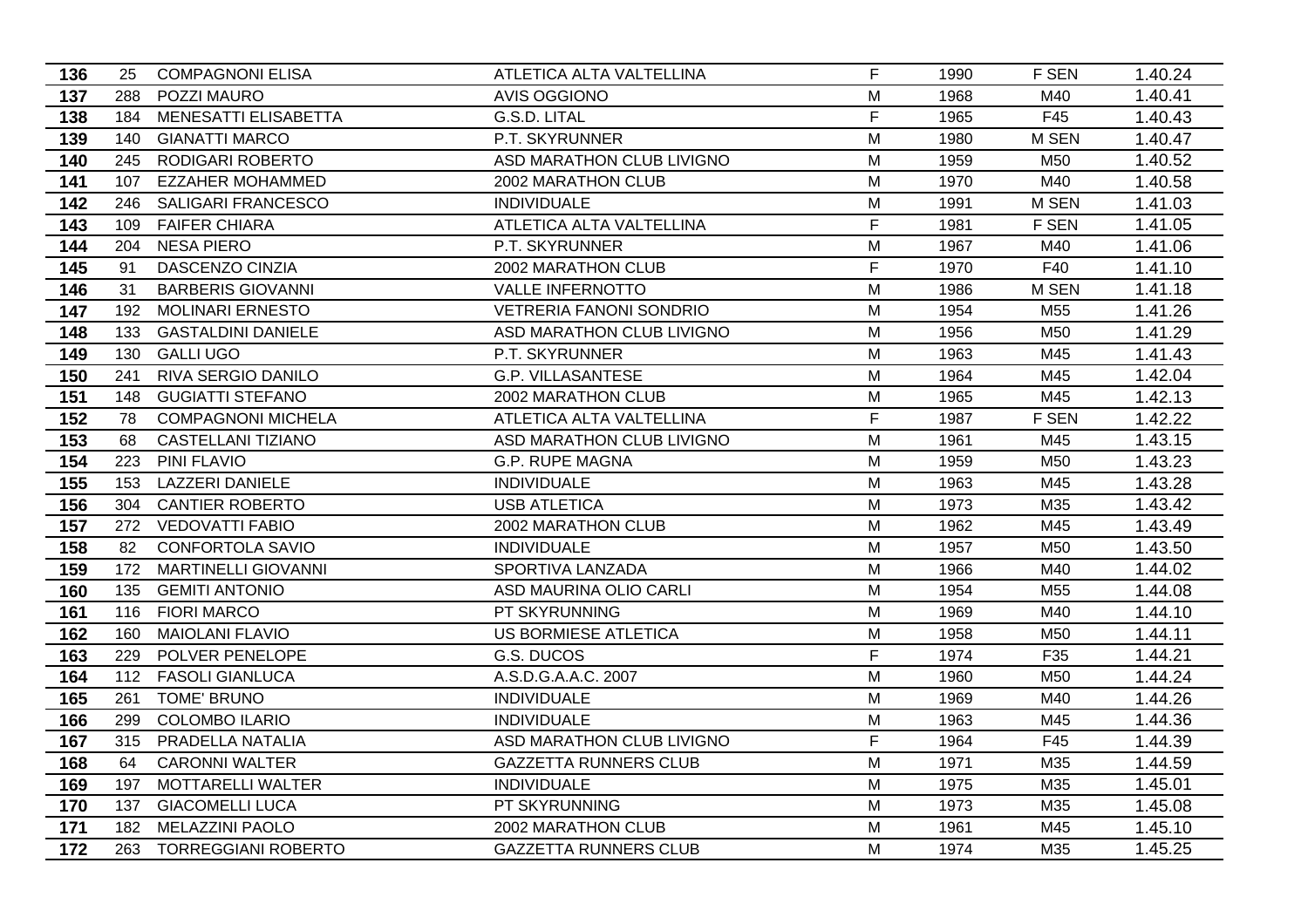| 173 |     | 203 NEGRINI LORENA           | ATLETIC THEAM LARIO              | F           | 1966 | F40             | 1.45.35 |
|-----|-----|------------------------------|----------------------------------|-------------|------|-----------------|---------|
| 174 | 231 | POZZI CRISTIAN               | <b>US BORMIESE ATLETICA</b>      | M           | 1982 | <b>M SEN</b>    | 1.46.09 |
| 175 | 207 | <b>OLTRAMARI GIANNINO</b>    | ASSINDUSTRIA SPORT PADOVA        | M           | 1959 | M50             | 1.46.25 |
| 176 | 284 | <b>MERAZZI FABIO</b>         | ASD MARATHON CLUB LIVIGNO        | M           | 1972 | M35             | 1.46.33 |
| 177 | 174 | <b>MARZORATI FAUSTO</b>      | <b>ALS CREMELLA</b>              | M           | 1959 | M50             | 1.46.38 |
| 178 | 126 | <b>FURINI STEFANO</b>        | ASD RUNNER VARESE                | M           | 1972 | M35             | 1.46.40 |
| 179 | 36  | <b>BIANCHI GIANLUCA</b>      | <b>ATLETICA CINISELLO</b>        | M           | 1974 | M35             | 1.46.42 |
| 180 | 102 | <b>DISCALZI LUIGI</b>        | <b>UISP MILANO</b>               | M           | 1977 | M SEN           | 1.46.45 |
| 181 | 264 | <b>TRABUCCHI LUCIANO</b>     | ASD MARATHON CLUB LIVIGNO        | M           | 1965 | M45             | 1.46.49 |
| 182 | 208 | <b>OSMETTI MARIO</b>         | US BORMIESE ATLETICA             | M           | 1965 | M45             | 1.47.07 |
| 183 | 215 | <b>PEDRETTI LUISELLA</b>     | <b>US MALONNO</b>                | F           | 1969 | F40             | 1.47.11 |
| 184 | 98  | DELLA PATRONA GIANPIERO      | 2002 MARATHON CLUB               | M           | 1952 | M <sub>55</sub> | 1.47.12 |
| 185 | 52  | <b>CAGNONI NADIA</b>         | <b>G.S. MARINELLI COMENDUNO</b>  | $\mathsf F$ | 1966 | F40             | 1.47.20 |
| 186 | 179 | <b>MAZZOLENI CARLO</b>       | <b>MARCIATORI MOZZATESI AVIS</b> | M           | 1956 | M50             | 1.47.31 |
| 187 | 308 | <b>PINI CRISTIAN</b>         | <b>GP RUPE MAGNA</b>             | M           | 1978 | <b>M SEN</b>    | 1.47.39 |
| 188 | 40  | <b>BONOMELLI FRANCO</b>      | <b>US MALONNO</b>                | M           | 1979 | M SEN           | 1.48.03 |
| 189 | 128 | <b>FUSI GIANLUIGI</b>        | <b>INDIVIDUALE</b>               | M           | 1961 | M45             | 1.48.46 |
| 190 | 58  | <b>CANTONI DANIELE</b>       | 2002 MARATHON CLUB               | M           | 1975 | M35             | 1.48.50 |
| 191 | 209 | PAINI ALBERTO                | <b>US MALONNO</b>                | M           | 1946 | M60             | 1.48.57 |
| 192 | 57  | <b>CAMPANINI MAURO</b>       | <b>ATLETICA GALLIATE</b>         | M           | 1957 | M50             | 1.49.24 |
| 193 | 39  | <b>BONADEO MARCO</b>         | PT SKYRUNNING                    | M           | 1964 | M45             | 1.49.42 |
| 194 | 292 | <b>GALIMBERTI ALESSANDRO</b> | <b>INDIVIDUALE</b>               | M           | 1967 | M40             | 1.49.50 |
| 195 | 65  | <b>CARRER GIOVANNI</b>       | LA MICHETTA ASD MILANO           | M           | 1947 | M60             | 1.49.59 |
| 196 | 162 | <b>MALVESTITI MARIA</b>      | <b>ATLETICA PRESEZZO</b>         | F           | 1964 | F45             | 1.50.00 |
| 197 | 33  | <b>BATTAGLIA ALBERTO</b>     | 2002 MARATHON CLUB               | M           | 1961 | M45             | 1.50.01 |
| 198 | 289 | PIROVANO UMBERTO             | <b>INDIVIDUALE</b>               | M           | 1970 | M40             | 1.50.06 |
| 199 | 260 | SPREAFICO CRISTIANO          | <b>INDIVIDUALE</b>               | M           | 1969 | M40             | 1.50.34 |
| 200 | 60  | <b>CARELLI IVAN</b>          | <b>INDIVIDUALE</b>               | M           | 1972 | M35             | 1.50.37 |
| 201 | 177 | <b>MAURO GIOVANNI</b>        | 2002 MARATHON CLUB               | M           | 1976 | M SEN           | 1.50.43 |
| 202 | 138 | <b>GIACOMELLI SIMONE</b>     | PT SKYRUNNING                    | M           | 1979 | M SEN           | 1.50.44 |
| 202 | 200 | NAVA MARCO FRANCO            | <b>G.S. ZELOFORAMAGNO</b>        | M           | 1966 | M40             | 1.50.44 |
| 202 | 202 | <b>NEGRI MIRCO</b>           | <b>INDIVIDUALE</b>               | M           | 1976 | M SEN           | 1.50.44 |
| 205 | 283 | <b>ZURI STEFANIA</b>         | <b>INDIVIDUALE</b>               | F           | 1975 | F35             | 1.50.56 |
| 206 | 124 | <b>FUMAGALLI LORELLA</b>     | ROAD RUNNERS CLUB MILANO         | F           | 1958 | F <sub>50</sub> | 1.51.25 |
| 207 | 86  | <b>CUSINI FLAVIO</b>         | ASD MARATHON CLUB LIVIGNO        | M           | 1972 | M35             | 1.51.27 |
| 208 | 257 | <b>SIRONI STEFANO</b>        | <b>INDIVIDUALE</b>               | M           | 1973 | M35             | 1.51.36 |
| 209 |     | 287 PERETTI ANDREA           | <b>AVIS MALAVICINA</b>           | M           | 1970 | M40             | 1.51.57 |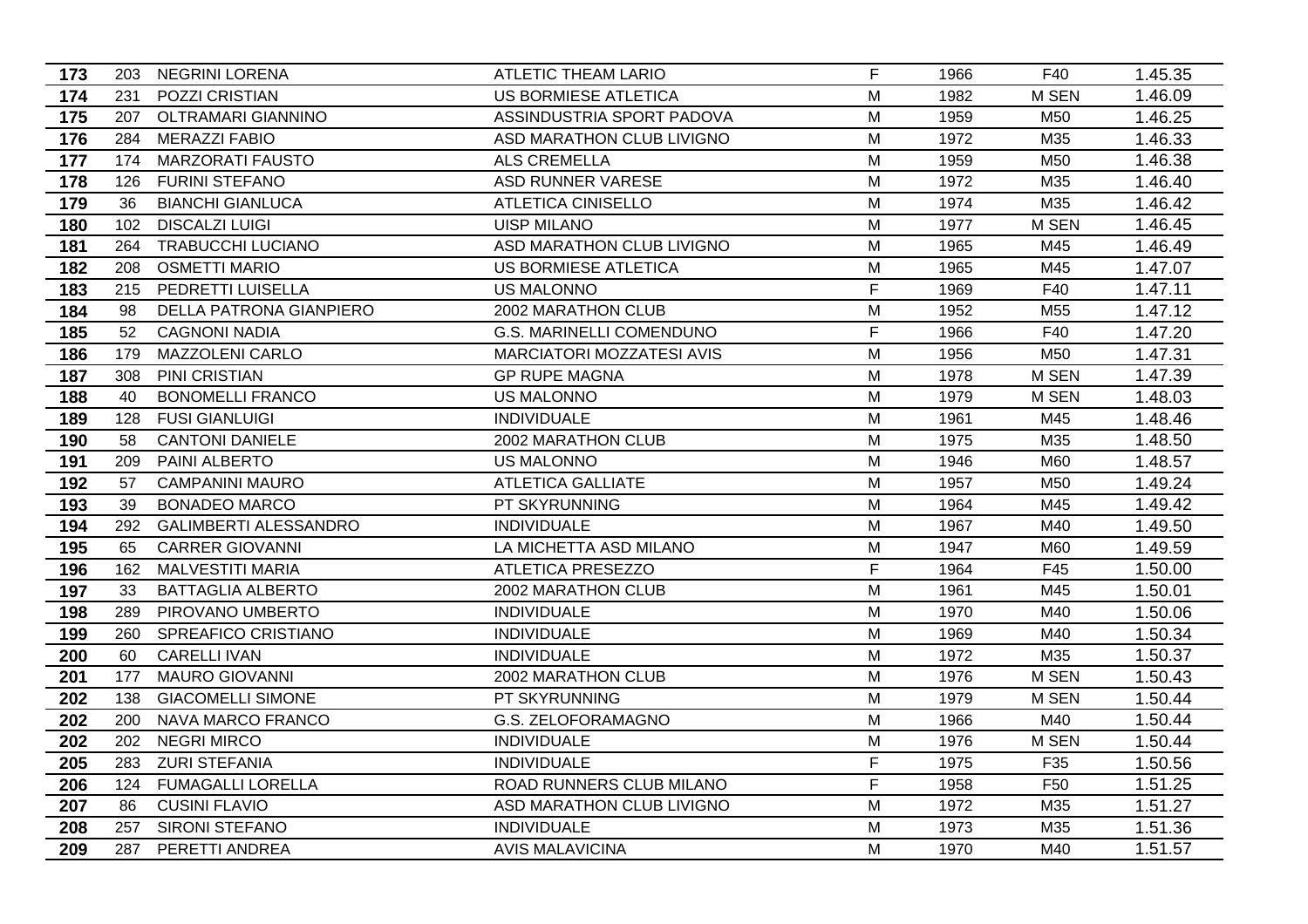| 210 |     | 111 FARIOLI MAURIZIO        | POL. LIBERTAS CERNUSCHESE      | м  | 1959 | M50             | 1.52.30 |
|-----|-----|-----------------------------|--------------------------------|----|------|-----------------|---------|
| 211 |     | 255 SILVESTRINI LAURA       | <b>ATLETICA SAN MARCO</b>      | F. | 1974 | F35             | 1.52.32 |
| 212 |     | 136 GHEZZI LUCA             | <b>INDIVIDUALE</b>             | M  | 1973 | M35             | 1.52.38 |
| 213 | 158 | <b>LOSA MAURIZIO</b>        | PODISTICA S. MAURIZIO          | M  | 1959 | M50             | 1.52.59 |
| 214 | 47  | <b>BREUSA ELENA</b>         | G.S.P. 80 POMARETTO            | F  | 1972 | F35             | 1.53.14 |
| 214 | 170 | <b>MARTINAT FABRIZIO</b>    | G.S.P. 80 POMARETTO            | M  | 1971 | M35             | 1.53.14 |
| 216 | 123 | <b>FRIGERIO MAURO</b>       | ATHLETIC TEAM LARIO            | M  | 1971 | M35             | 1.53.17 |
| 217 | 105 | <b>DONATI DARIO</b>         | <b>INDIVIDUALE</b>             | M  | 1953 | M55             | 1.53.19 |
| 218 |     | 273 VERONELLI CLAUDIO       | <b>SC SPINAVERDE</b>           | M  | 1959 | M50             | 1.53.26 |
| 219 | 18  | DEL MAFFEO ELIANA           | 2002 MARATHON CLUB             | F  | 1957 | F <sub>50</sub> | 1.53.50 |
| 220 | 76  | RODOLFI MARCO               | PROPATRIA TRIATHLON MILANO     | M  | 1969 | M40             | 1.54.35 |
| 221 | 178 | <b>MAZZA ANTONIO</b>        | <b>ATLETICA GALLIATE</b>       | M  | 1970 | M40             | 1.54.47 |
| 222 | 281 | <b>ZINI EMANUELA</b>        | ASD MARATHON CLUB LIVIGNO      | F  | 1963 | F45             | 1.54.49 |
| 223 | 266 | <b>TRABUCCO FEDERICO</b>    | GPG88 - GORGONZOLA             | M  | 1961 | M45             | 1.55.09 |
| 224 | 303 | <b>FRANCESCHETI ADRIANO</b> | <b>USB ATLETICA</b>            | M  | 1970 | M40             | 1.55.18 |
| 225 | 247 | <b>SALINI ALBERTO</b>       | G.P. TALAMONA                  | M  | 1946 | M60             | 1.55.19 |
| 226 | 110 | <b>FANCHI LUCIA</b>         | 2002 MARATHON CLUB             | F. | 1949 | F60             | 1.55.43 |
| 227 |     | 213 PASSERINI GIANLUIGI     | PODISTI VALTELLINESI           | M  | 1950 | M60             | 1.56.06 |
| 228 | 63  | CARNAZZOLA MATTEO           | PT SKYRUNNING                  | M  | 1979 | M SEN           | 1.56.33 |
| 229 |     | 252 SCARPELLINI LUIGI CARLO | <b>GRUPPO SABBIO</b>           | M  | 1958 | M50             | 1.56.57 |
| 230 | 55  | <b>CAMOZZI RENATO</b>       | G.P. SANTI NUOVA OLONIO        | M  | 1957 | M50             | 1.57.11 |
| 231 | 69  | <b>CERIANI DAVIDE</b>       | <b>INDIVIDUALE</b>             | M  | 1967 | M40             | 1.57.13 |
| 232 | 240 | <b>RIGONI ANGELO</b>        | POL. LIBERTAS CERNUSCHESE      | M  | 1945 | M65             | 1.57.24 |
| 233 | 104 | <b>DOMEDI ORESTE</b>        | HAPPY RUNNER CLUB              | M  | 1953 | M55             | 1.57.30 |
| 233 | 113 | <b>FERRARI LUCIANO</b>      | ASD MARATHON CLUB LIVIGNO      | M  | 1953 | M <sub>55</sub> | 1.57.30 |
| 235 | 84  | <b>CONTI GIANCARLO</b>      | RUNNING CLUB CESANESE          | M  | 1961 | M45             | 1.57.54 |
| 236 | 214 | PASSERINI PIETRO            | G.S. VALGEROLA                 | M  | 1963 | M45             | 1.58.01 |
| 237 | 46  | <b>BRESSAN ROBERTA</b>      | <b>GSD VALDALPONE DE MEGNI</b> | F  | 1969 | F40             | 1.58.11 |
| 238 | 265 | <b>TRABUCCHI MARIO</b>      | <b>INDIVIDUALE</b>             | M  | 1960 | M50             | 1.58.36 |
| 238 | 70  | <b>CERUTTI VALENTINA</b>    | ASD MARATHON CLUB LIVIGNO      | F  | 1983 | F SEN           | 1.58.36 |
| 240 | 234 | PULLIERO FABRIZIO           | 2002 MARATHON CLUB             | M  | 1947 | M60             | 2.00.02 |
| 241 | 147 | <b>GROSSI SABRINA</b>       | <b>INDIVIDUALE</b>             | F  | 1973 | F35             | 2.00.32 |
| 242 | 43  | <b>BORMOLINI STEFANO</b>    | ASD MARATHON CLUB LIVIGNO      | M  | 1960 | M50             | 2.00.49 |
| 243 | 293 | <b>LIVIO MAURIZIO</b>       | <b>INDIVIDUALE</b>             | M  | 1969 | M40             | 2.00.56 |
| 244 | 51  | <b>BUZZETTI SILVIA</b>      | <b>GS VALGEROLA</b>            | F  | 1975 | F35             | 2.01.58 |
| 245 | 121 | FRANZINI ELEONORA MICHELA   | <b>GP RUPE MAGNA</b>           | F  | 1987 | F SEN           | 2.02.36 |
| 246 | 49  | <b>BULGHERONI PAOLO</b>     | <b>RUNNERS VARESE</b>          | М  | 1952 | M <sub>55</sub> | 2.03.18 |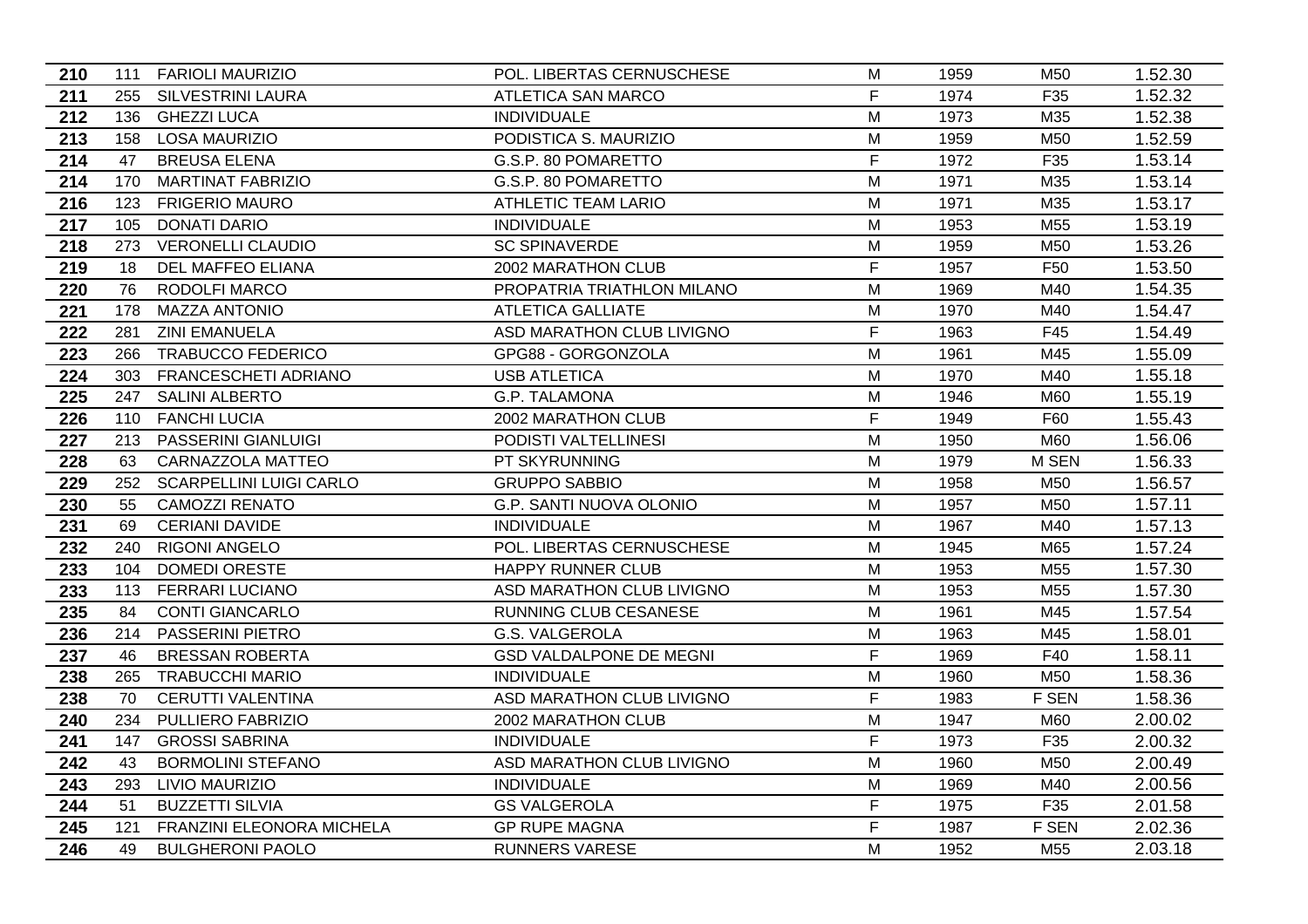| 247 |     | 310 GEMMI GIORGIO           | 2002 MARATHON CLUB               | M           | 1952 | M55             | 2.03.37 |
|-----|-----|-----------------------------|----------------------------------|-------------|------|-----------------|---------|
| 248 | 211 | <b>PAREDI ENRICA</b>        | ATLETICA TRIANGOLO LARIANO       | F           | 1960 | F <sub>50</sub> | 2.03.44 |
| 249 | 41  | <b>BORDONI GIANCARLO</b>    | 2002 MARATHON CLUB               | M           | 1951 | M <sub>55</sub> | 2.03.45 |
| 250 | 239 | <b>RIGAMONTI STELVIO</b>    | US NERVIANESE 1919               | M           | 1951 | M <sub>55</sub> | 2.03.50 |
| 251 | 155 | <b>LOCATELLI FERDINANDO</b> | <b>RUNNERS BERGAMO</b>           | M           | 1957 | M50             | 2.04.10 |
| 252 | 313 | <b>ROTA MONICA</b>          | ASD MARATHON CLUB LIVIGNO        | F           | 1974 | F35             | 2.04.27 |
| 253 | 149 | <b>INNOCENTI LORENZO</b>    | <b>GS VALGEROLA</b>              | M           | 1953 | M <sub>55</sub> | 2.05.08 |
| 254 | 291 | <b>CASTELLI ELISABETTA</b>  | <b>INDIVIDUALE</b>               | F           | 1967 | F40             | 2.05.31 |
| 255 | 127 | <b>FUSCO RAFFAELE</b>       | A.S. CANTURINA POLISP. SAN MARCO | M           | 1970 | M40             | 2.05.36 |
| 256 | 296 | RODIGARI ORESTE             | ASD MARATHON CLUB LIVIGNO        | M           | 1958 | M50             | 2.06.48 |
| 257 | 250 | <b>SCALA FABIOLA MARIA</b>  | ALTETICA ALTA VALTELLINA         | $\mathsf F$ | 1970 | F40             | 2.07.30 |
| 258 | 259 | SPEZIALE MARCELLO           | 2002 MARATHON CLUB               | M           | 1961 | M45             | 2.08.26 |
| 259 | 193 | <b>MOLTRASIO CRISTINA</b>   | <b>MARCIACARATESI</b>            | $\mathsf F$ | 1970 | F40             | 2.08.37 |
| 260 | 53  | <b>CAMAIORA GIACOMO</b>     | ATLETICA CASONE NOCETO           | M           | 1957 | M <sub>50</sub> | 2.08.49 |
| 261 | 305 | <b>PINI KLAUS</b>           | <b>INDIVIDUALE</b>               | M           | 1978 | <b>M SEN</b>    | 2.08.53 |
| 262 | 144 | <b>GIUSTI RODOLFO</b>       | <b>UISP MILANO</b>               | M           | 1975 | M35             | 2.09.14 |
| 263 | 38  | <b>BIGLIOLI MONICA</b>      | 2002 MARATHON CLUB               | F           | 1963 | F45             | 2.09.28 |
| 264 | 108 | <b>FACCHINETTI CLAUDIO</b>  | <b>INDIVIDUALE</b>               | M           | 1958 | M50             | 2.10.56 |
| 265 | 248 | <b>SALVI MARIA INES</b>     | <b>G.S. MARINELLI COMENDUNO</b>  | F           | 1962 | F45             | 2.11.29 |
| 266 | 298 | <b>GANDINI FRANCO</b>       | <b>INDIVIDUALE</b>               | M           | 1953 | M <sub>55</sub> | 2.12.07 |
| 267 |     | 212 PAREDI GRAZIELLA        | ATLETICA TRIANGOLO LARIANO       | F           | 1968 | F40             | 2.12.40 |
| 267 | 232 | PRADELLA GABRIELE           | ASD MARATHON CLUB LIVIGNO        | M           | 1971 | M35             | 2.12.40 |
| 269 | 294 | <b>MARTINELLI GIOVANNA</b>  | ASD MARATHON CLUB LIVIGNO        | F           | 1965 | F45             | 2.14.16 |
| 270 | 157 | LOMBARDO CESARE             | <b>TRIATHLON GENOVA</b>          | M           | 1967 | M40             | 2.15.51 |
| 271 | 191 | MINONZIO GIOVANNI           | <b>COMETA</b>                    | M           | 1962 | M45             | 2.16.58 |
| 271 | 228 | POLVARA LUCA                | <b>INDIVIDUALE</b>               | M           | 1963 | M45             | 2.16.58 |
| 273 | 311 | <b>MICHELI ALBERTO</b>      | <b>GS OROBIE</b>                 | M           | 1986 | M SEN           | 2.17.59 |
| 274 | 201 | NEGRI MARIA GRAZIA          | <b>INDIVIDUALE</b>               | F           | 1956 | F50             | 2.18.42 |
| 275 | 274 | <b>VIGANO' MARCO</b>        | <b>ATLETICA PRESEZZO</b>         | M           | 1961 | M45             | 2.19.14 |
| 276 | 290 | MANFERDINI LEONARDO         | ATL CALDERARA TECNOPLAST         | M           | 1964 | M45             | 2.19.45 |
| 277 | 56  | CAMPAGNA MARIA SABRINA      | SPORTS CLUB MELEGNANO            | F           | 1968 | F40             | 2.19.50 |
| 278 | 103 | <b>DOLCI GIOVANNI</b>       | RUNNERS BERGAMO                  | M           | 1966 | M40             | 2.21.56 |
| 278 | 118 | <b>FLEMATTI CRISTINA</b>    | ASD MARATHON CLUB LIVIGNO        | F           | 1971 | F35             | 2.21.56 |
| 280 | 222 | PILONI GIANFRANCO           | SCI C.A.I. TIRANO                | M           | 1950 | M60             | 2.22.13 |
| 281 | 117 | <b>FIORILLO MARCELLA</b>    | <b>TURIN MARATHON</b>            | F           | 1964 | F45             | 2.23.29 |
| 282 | 142 | <b>GIRONI CRISTINA</b>      | <b>INDIVIDUALE</b>               | F           | 1972 | F35             | 2.23.31 |
| 283 |     | 175 MASINI DONATA           | <b>ORTICA TEAM MILANO</b>        | F           | 1968 | F40             | 2.27.00 |